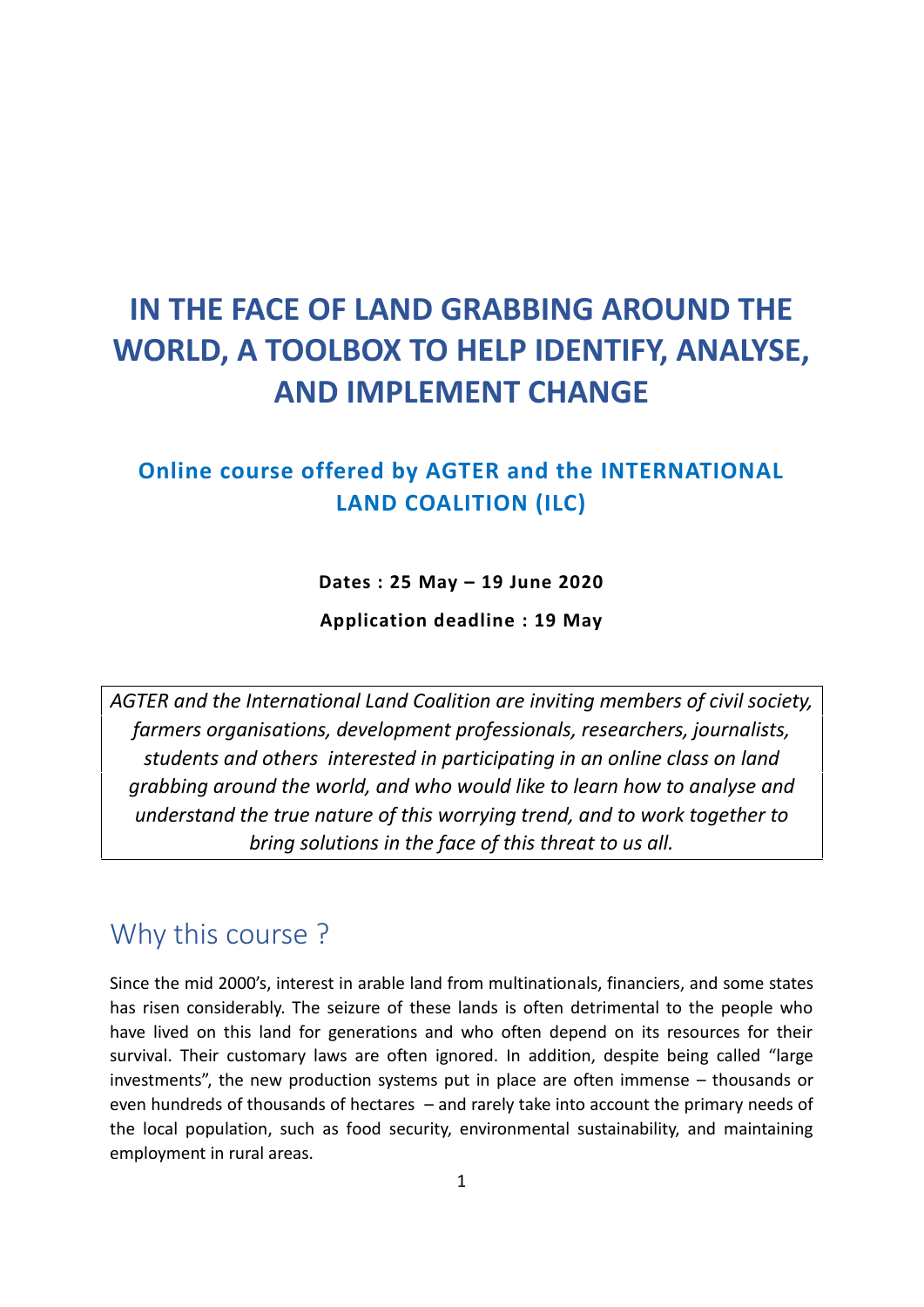In some cases, land and resource concentration by a few companies or individuals happens without apparent violence, via land sales, leases, inheritance, etc., that is, at least on the surface, through common agreement between both sides. However, this process contributes to the development of inequalities, and fails to assure the common good.

The course will cover both types of land grabbing, with and without apparent rights violations of the local population. Based on this analysis, the participants will discuss possible solutions and propose actions.

#### Roots of the course

AGTER has worked on the question of land grabbing since 2009. The association and its members have produced numerous works on the subject, sharing their valuable knowledge through articles, conferences and university courses in various countries (see [www.agter.org](http://www.agter.org/)). Expanding these courses was necessary in order to accommodate a growing number of interested professionals, especially in the development sector (international, national and public institutions, NGO's, consultants) but also in agriculture (farmers associations) and civil society organisations.

At the initiative of AGTER and CERAI, the first round of classes were organised as part of the preparations for the World Forum on Access to Land (WFAL), which was held in Valencia in 2016 [\(http://www.landaccessforum.org/](http://www.landaccessforum.org/)). Organised by AGTER and in collaboration with MODOP NGO, and with financial support from the Charles Léopold Mayer Foundation for the Progress of Humandkind, it brought together 25 French-speaking participants from 15 countries (Africa, Latin America and the Caribbean, Europe).

With the success of this first session and the demand far exceeding the number of places available, AGTER decided, in collaboration with CERAI and in partnership with the International Land Coalition (ILC) [\(https://www.landcoalition.org](https://www.landcoalition.org/)), to update the class and offer new sessions in 2020. As part of a service proposed by the ILC to its members, and by AGTER to all its partners and any interested individuals, this time the class will be given in 3 separate languages, French, English, and Spanish,

#### Target audience

The course is aimed at those who are confronted by situations of land grabbing in their daily and/or professional lives, be it directly or indirectly. It will look to bring together people of various origins whose different experiences, exchanged within the analysis framework, will enrich and expand the capacities of the participants to both analyse and to foment action. This course was produced for a wide audience, mainly members of farmer's organisations and civil society, members of the development sector (NGO's, Ministries, development agencies, independent consultants); as well as researchers, students and journalists.

Even if this course is directed primarily at the member organisations of the International Land Coalition, and those who participated in the creation and running of the World Forum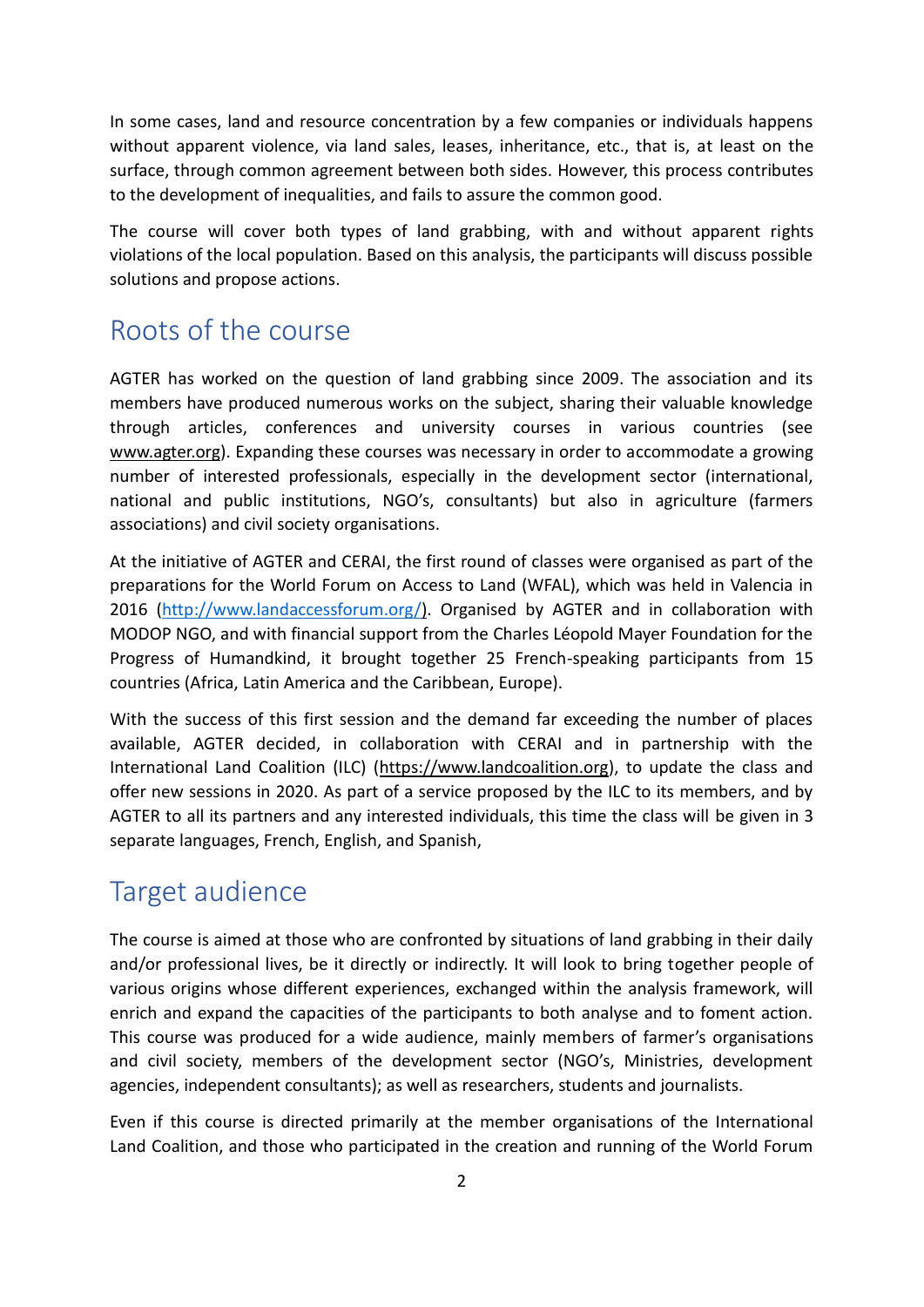on Access to Land in Valencia (Spain) in 2016, all individuals and organisations who are interested are welcome to apply.

Prerequisites

- 1. Be able to dedicate 10 hours a week to the course
- 2. Have access to a stable internet connection, be able to both receive and send documents in .doc and .pdf format, and able to comment and ask questions via email.

# How, and what will you be learning?

The core aim of the course is to arm the participant with the tools necessary to analyse land grabbing situations, and to create action. The tools are the result of having studied cases of land grabbing in all its forms, and the various reactions they have provoked. This allows one to understand the characteristics that are both common to all land grabs but that are also unique to each specific case. Armed with these tools, actors and organisations who are already fighting against land grabbing in "the field", will be able to create coalitions and co actions with organisations in the political and legal spheres, in order to create change on a broader scale.

The lessons are based around **a chat room** where each participant will be able to express their opinion. The participants won't be passive learners listening to conference lectures, as is often the case with long-distance learning. They will be speaking and working directly with the teaching team via the chat room during the whole 4 weeks of the course, and will each contribute to the lessons with their own experiences. The participants will get the opportunity to use the analysing tools they have learnt and apply them to a situation they themselves have chosen.

Along with various examples provided by AGTER and which can be found on the International Land Coalition website or AGTER's document bank dedicated to governance of natural resources (www.agter.org), the case studies that are constructed by the participants may subsequently also be integrated into future classes, and even published on the AGTER and ILC website.

The course will take place over a one-month period. It will be composed of **3, one week-long modules** focussing each on one particular aspect; **understanding, analysing, and responding** to land grabbing, and a final week where each participant will have the time to finish their own case study with the help of the tutors, and most importantly be able to continue exchanging opinions on the general discussion group with the other participants: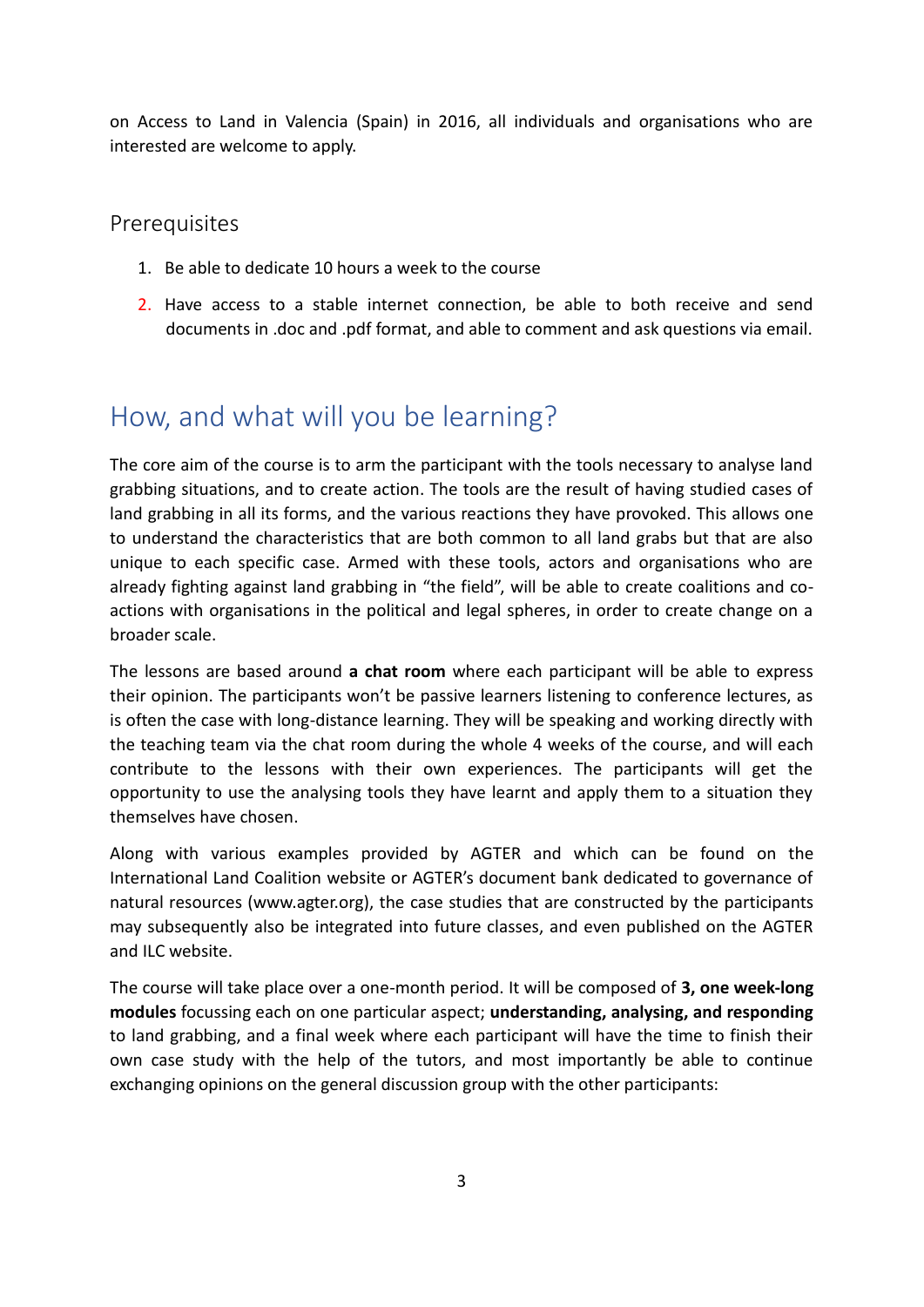- **Module I:** *Understanding …* what we call « land grabs », how to define what they are, their history, which forms they take, and what they represent in today's world?
- **Module II:** *Analysing* **…** the economic rationale which is at the heart of large-scale land appropriation, with a critical reading of the justifications often put forward by promoters of land appropriation, and analysing their impact on farmers and on the country.
- **Module III:** *Responding* **…** to land grabs by identifying the diverse possibilities of resistance, and discussing both their successes and failures.
- Throughout the 4th and final week of the course, the participants still supervised by the tutors – will have the time to finish their **personal work** on which they have been working on over the last 3 weeks, and most importantly will be able to continue exchanging their experiences and personal opinions.

## Teaching methods

The entirety of the course will take place online on **AGTER's teaching platform, Moodle**.

On this platform the participants will be able to consult the lessons, which are based on **structured analyses** and illustrated with numerous **case studies**. Additional reading recommendations and exercises will also be available.

Each week the lessons will consist of:

- **Exercises** which will allow the participants to use the analysis toolbox and apply it to a land grab scenario they have chosen.
- A **discussion forum** with a guest speaker, on a subject seen during the class

The team responsible for the running of the course will also evaluate the exercises and the weekly discussion forum. The team will be available for the participants at all times.

At the end of the course each participant will need to fill in an **evaluation form**. The feedback will then be used to improve all future classes.

A **certificate** will also be given to each participant at the end of the course.

## Teaching personnel

The initial course was elaborated in 2015 by Samir El Ouaamari, formerly mission head at AGTER (today university lecturer at AgroParisTech Agronomic engineer school).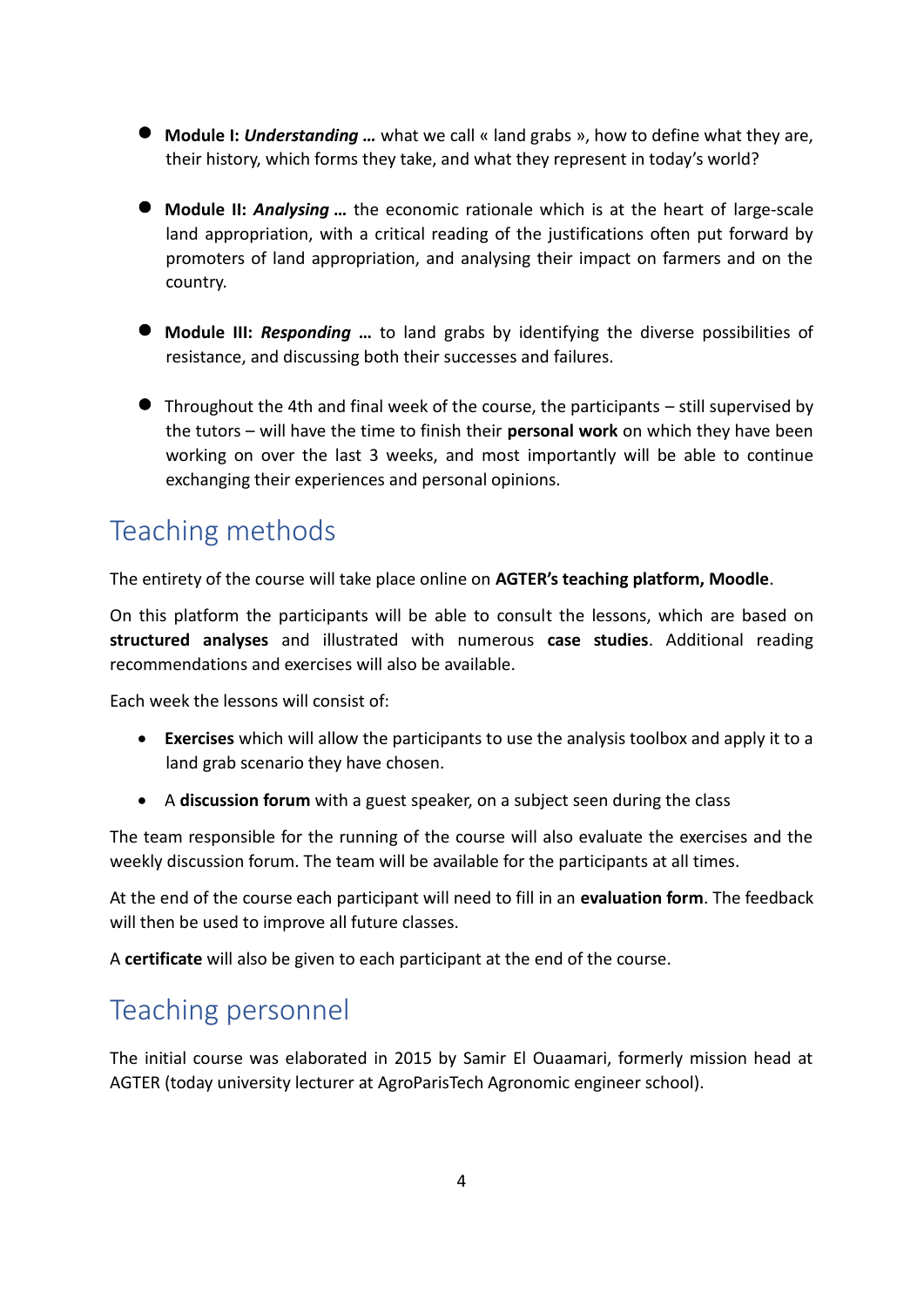The course is run by a team of AGTER members or members of partnered organisations who have long term experience with questions regarding land grabbing. The first class in English will be ensured by :

- **Christian Castellanet**, GRET, Associate Expert of AGTER, Agronomist, Ecologist (PhD Institute of Ecology – UGA-USA), action research specialist in the field of land tenure and natural resource governance, 40 years experience in West Africa, Caribbean, Brazilian Amazon, South East Asia.
- **Mathieu Perdriault**, In charge of projects and development at AGTER, agroeconomist, political analyst, facilitator in multi-actor processus and propositions in the domain of natural resource governance, executive secretary of the World Forum on Access to Land and Natural Resources (WFAL2016), 15 years experience

Experts on specific subjects will also be invited to partake in the discussion forums.

### Fees and scholarships

This is the first course of a new permanent learning system which introduces a financial subsidy system. Its launch is financially supported by the International Land Coalition (ILC).

This non-profit teaching supply must cover work-time and the costs of preparation of new classes, and thus enrolment costs are necessary. In order to guarantee the benefits of the course to those whose livelihoods depend on the use of land and natural resources, a **principal of solidarity** applies to its financial mechanism: organisations with the largest financial resources (international and national governmental organisations, large NGO's, research centres, etc.) will pay their full enrolment fees in order to cover the costs of those without the necessary means, allowing them to participate as well. This principal will allow us to partly or fully support some participants who are unable to cover the enrolment costs.

The full enrolment cost is **1500** Euros (or 1654 USD). Scholarships are mainly designed to cover the enrolment costs of applicants from the Global South who work in farmers and civil society organisations, or students.

The amount of financial support will var according to the type of organisation:

- **Organisations or individual candidates with no financial resources**. Amount to be paid: **0 Euros**. The scholarship covers the entirety of the enrolment cost (1500 Euros or 1654 USD).
- **Very small NGO's, individual candidates with few financial resources.** Amount to be paid: **500 Euros**. The scholarship covers two thirds of the enrolment costs (1000 Euros or 1103 USD).
- **Small NGO's, individual candidates**. Amount to be paid: **750 Euros all inclusive.** The scholarship covers half the cost (750 Euros or 827 USD).